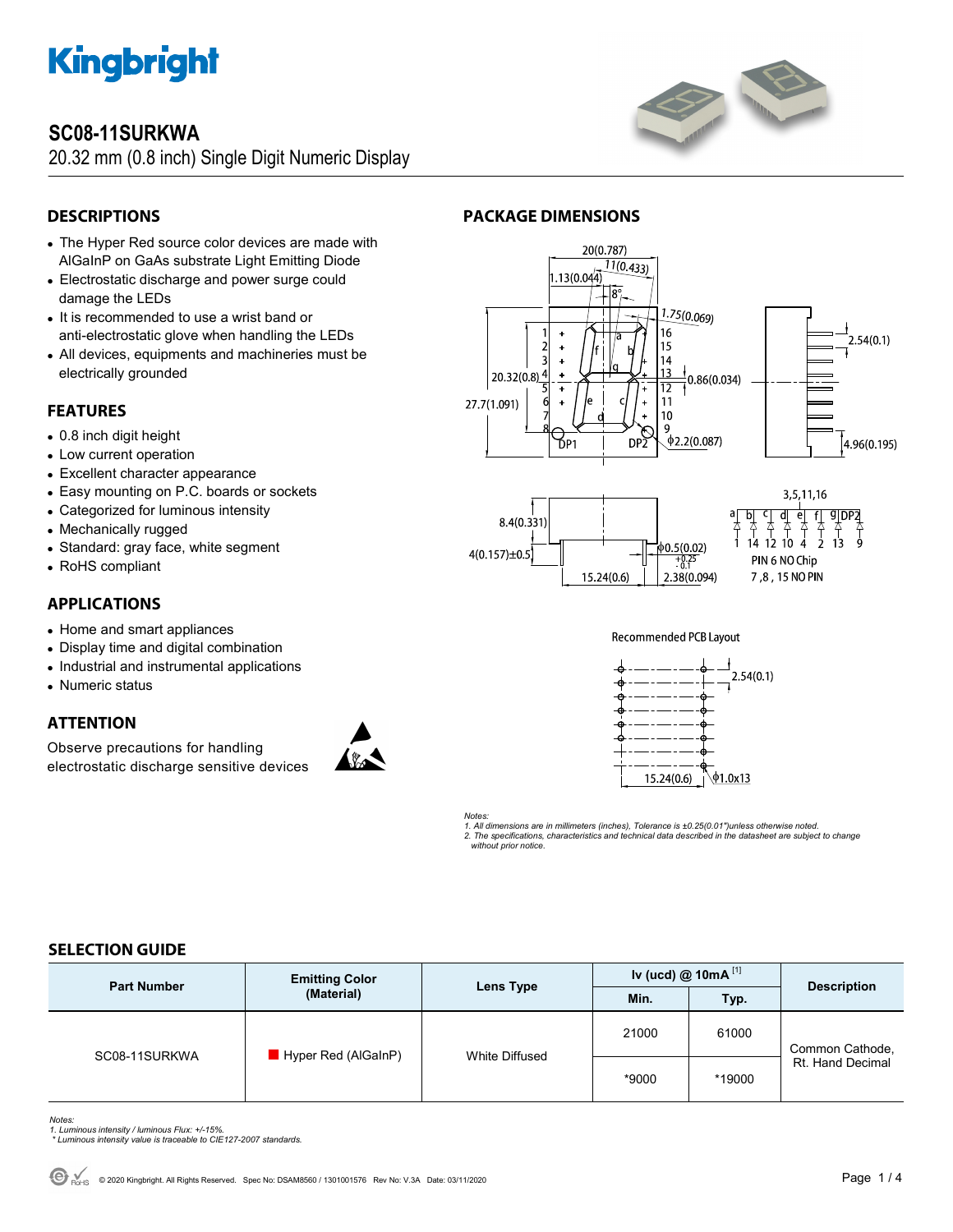# **Kingbright**

## **ELECTRICAL / OPTICAL CHARACTERISTICS at T<sub>A</sub>=25°C**

| <b>Parameter</b>                                         |                                                 |                  | Value                    |                          | <b>Unit</b> |
|----------------------------------------------------------|-------------------------------------------------|------------------|--------------------------|--------------------------|-------------|
|                                                          | Symbol<br><b>Emitting Color</b><br>Typ.<br>Max. |                  |                          |                          |             |
| Wavelength at Peak Emission $I_F = 10mA$                 | $\Lambda_{\rm peak}$                            | Hyper Red        | 645                      | $\overline{\phantom{a}}$ | nm          |
| Dominant Wavelength $I_F = 10mA$                         | $\lambda_{\text{dom}}$ [1]                      | Hyper Red        | 630                      | $\overline{\phantom{0}}$ | nm          |
| Spectral Bandwidth at 50% $\Phi$ REL MAX<br>$I_F = 10mA$ | Δλ                                              | <b>Hyper Red</b> | 28                       | $\overline{\phantom{a}}$ | nm          |
| Capacitance                                              | С                                               | Hyper Red        | 35                       | $\overline{\phantom{a}}$ | pF          |
| Forward Voltage $I_F$ = 10mA                             | $V_F$ <sup>[2]</sup>                            | Hyper Red        | 1.85                     | 2.35                     | v           |
| Reverse Current ( $V_R$ = 5V)                            | $I_R$                                           | Hyper Red        | $\overline{\phantom{0}}$ | 10                       | μA          |

*Notes:* 

*1. The dominant wavelength (*λ*d) above is the setup value of the sorting machine. (Tolerance* λ*d : ±1nm. )* 

*2. Forward voltage: ±0.1V. 3. Wavelength value is traceable to CIE127-2007 standards.* 

*4. Excess driving current and / or operating temperature higher than recommended conditions may result in severe light degradation or premature failure.* 

| Parameter                               | Symbol                  | Value                 | Unit         |  |
|-----------------------------------------|-------------------------|-----------------------|--------------|--|
| Power Dissipation                       | $\mathsf{P}_\mathsf{D}$ | 75                    | mW           |  |
| Reverse Voltage                         | $V_R$                   | 5                     | $\vee$       |  |
| Junction Temperature                    | $T_j$                   | 115                   | $^{\circ}C$  |  |
| <b>Operating Temperature</b>            | $T_{op}$                | $-40$ to $+85$        | $^{\circ}C$  |  |
| Storage Temperature                     | $T_{\text{stg}}$        | $-40$ to $+85$        | $^{\circ}$ C |  |
| DC Forward Current                      | IF.                     | 30                    | mA           |  |
| Peak Forward Current                    | $I_{FM}$ <sup>[1]</sup> | 185                   | mA           |  |
| Electrostatic Discharge Threshold (HBM) |                         | 3000                  | $\vee$       |  |
| Lead Solder Temperature <sup>[2]</sup>  |                         | 260°C For 3-5 Seconds |              |  |

## **ABSOLUTE MAXIMUM RATINGS at TA=25°C**

*Notes: 1. 1/10 Duty Cycle, 0.1ms Pulse Width.* 

*2. 2mm below package base. 3. Relative humidity levels maintained between 40% and 60% in production area are recommended to avoid the build-up of static electricity – Ref JEDEC/JESD625-A and JEDEC/J-STD-033.*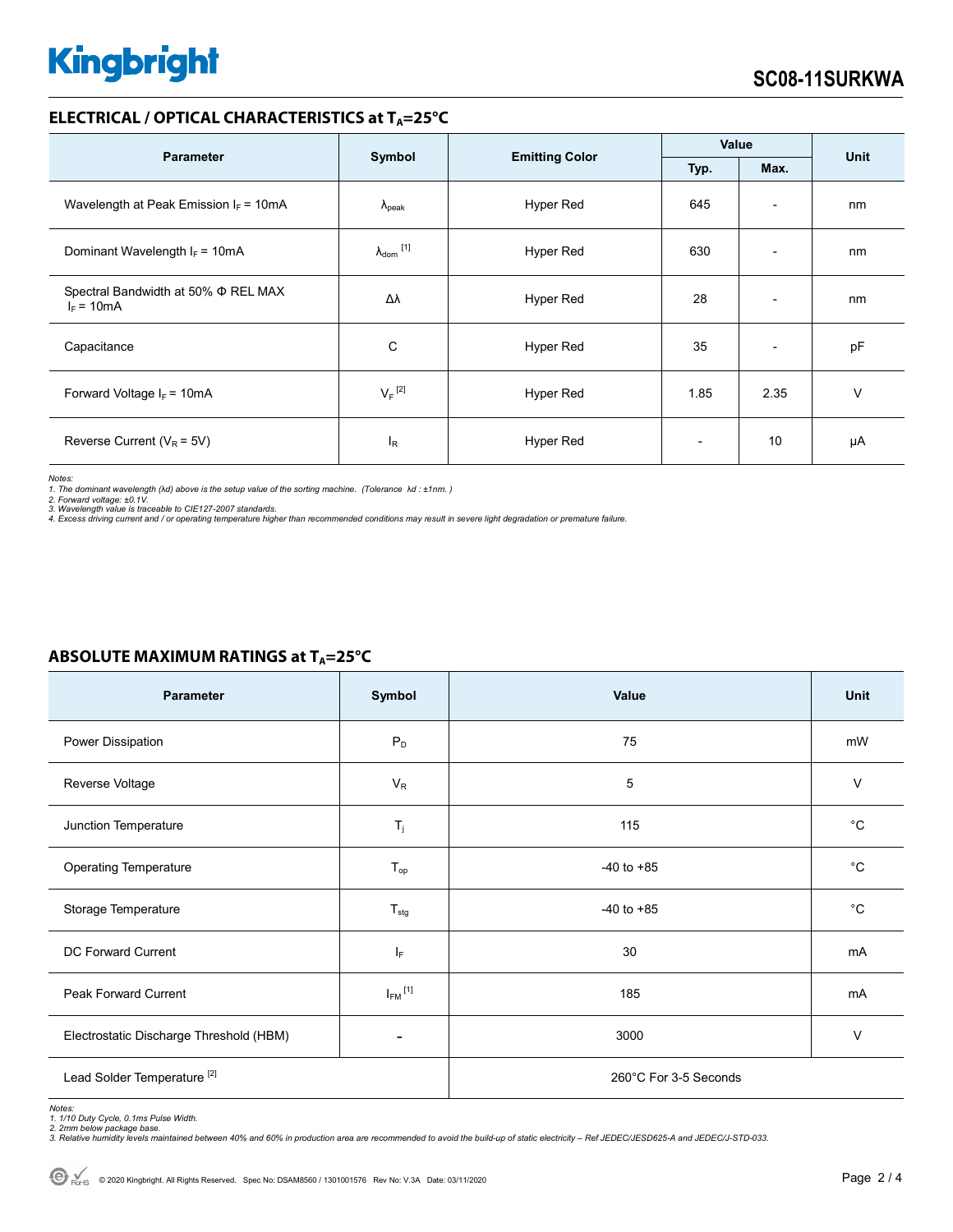## **Kingbright**

## **TECHNICAL DATA**





### **HYPER RED**



#### **RECOMMENDED WAVE SOLDERING PROFILE <b>A CONDUCT A CONDUCT SOLDERING PROFILE Soldering General Notes**



#### *Notes:*

*1. Recommend pre-heat temperature of 105°C or less (as measured with a thermocouple attached to the LED pins) prior to immersion in the solder wave with a maximum solder bath temperature of 260°C* 

2. Peak wave soldering temperature between 245°C ~ 255°Cfor 3 sec (5 sec max).<br>3. Do not apply stress to the epoxy resin while the temperature is above 85°C.<br>4. Fixtures should not incur stress on the component when mounti

*5. SAC 305 solder alloy is recommended.* 

1. Through-hole displays are incompatible with reflow soldering.

2. If components will undergo multiple soldering processes, or other processes where the components may be subjected to intense heat, please check with Kingbright for compatibility.

### **CLEANING**

- 1. Mild "no-clean" fluxes are recommended for use in soldering.
- 2. If cleaning is required, Kingbright recommends to wash components with water only. Do not use harsh organic solvents for cleaning because they may damage the plastic parts .
- 3. The cleaning process should take place at room temperature and the devices should not be washed for more than one minute.
- 4. When water is used in the cleaning process, Immediately remove excess moisture from the component with forced-air drying afterwards.

*<sup>6.</sup> No more than one wave soldering pass. 7. During wave soldering, the PCB top-surface temperature should be kept below 105°C.*